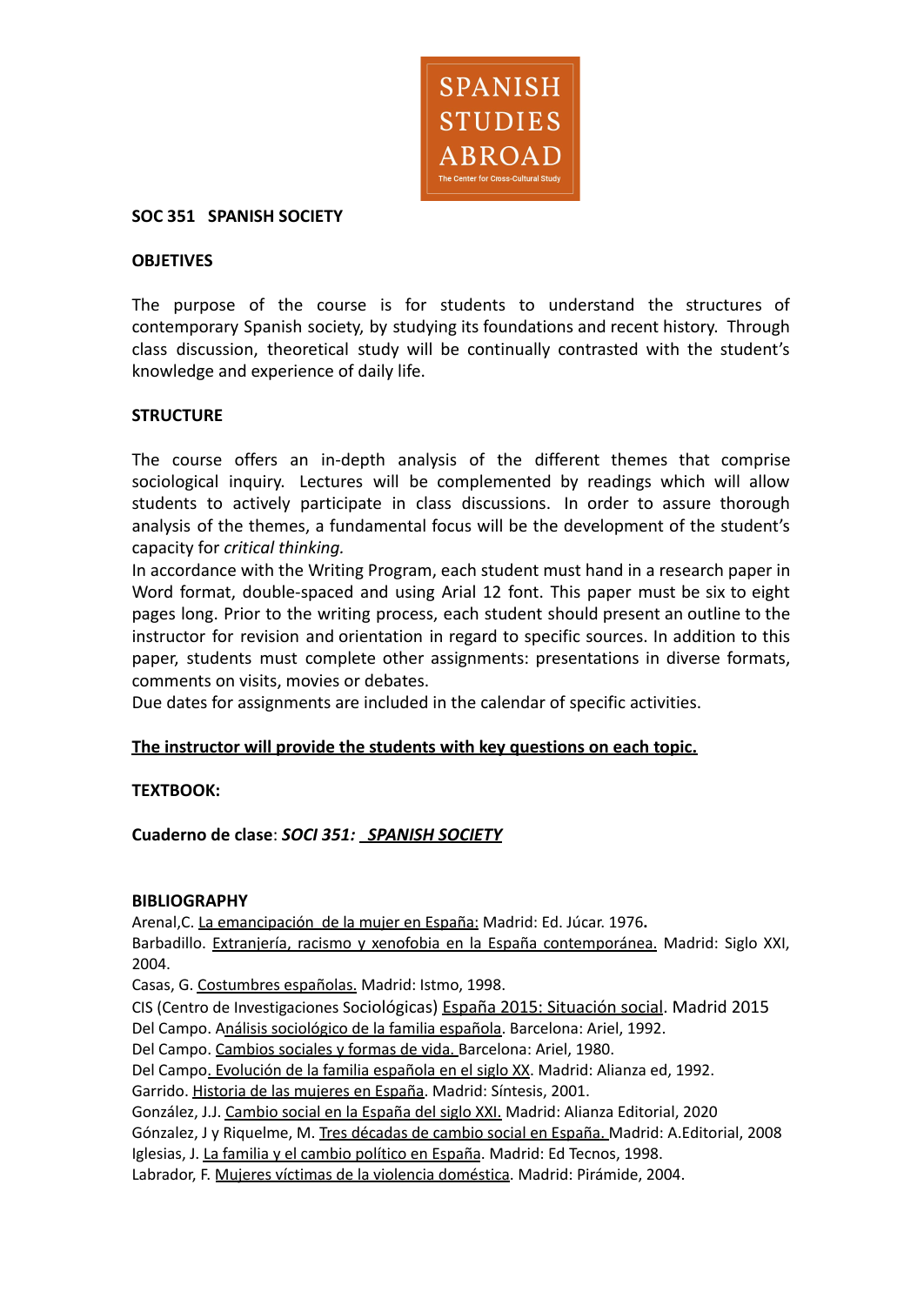

Lucas Marín, *A.* La realidad social: transformaciones recientes en España. Navarra: Eunsa, 2010 Prior,Juan (Coordinador). La sociedad española. Granada: Ed.Comares, 2001

**● This content will be supplemented by additional articles and breaking news related to course topics.**

### **EVALUATION**

Students will be evaluated on their active participation and contribution to making the class function. Any **unexcused absences** will lower the participation grade in accordance with the Center's attendance policy.

|    | 1. | Participation*                            | 20% |
|----|----|-------------------------------------------|-----|
|    |    | Midterm exam                              | 20% |
| 0. |    | Presentations, activities and assignments | 20% |
|    |    | <b>Research paper</b>                     | 20% |
|    |    | <b>Final exam</b>                         | 20% |

# **1. TOPICS AND ACTIVITIES PLANNED**

|        | <b>Dates</b> | <b>Topic/ Activity Planned</b>                                                                                                                                                                                                                                      |
|--------|--------------|---------------------------------------------------------------------------------------------------------------------------------------------------------------------------------------------------------------------------------------------------------------------|
| Week 1 |              | Topic 1: Immediate historical precedents of current Spanish<br>society.<br>Economic and social consequences of the Civil War.<br>Effects of the pandemic in Spanish society.<br>Class activity: What issues concern Spaniards nowadays?                             |
| Week 2 |              | <b>Topic 2: The Spanish population</b><br>Recent demographic changes.<br>Evolution of population pyramids.<br>Birth rate and life expectancy.<br>Population and demographic density: España vaciada or "Empty Spain."<br>Migratory movements. Immigration in Spain. |
| Week 3 |              | Topic 3: New families in Spain.<br>Toward a definition of family.<br>Evolution of basic functions of the Spanish family.<br>Marriage and divorce in the modern couple.<br>Women's role in contemporary society. Gender violence.                                    |
| Week 4 |              | <b>Topic 4:</b> Social stratification: Inequality and poverty.                                                                                                                                                                                                      |